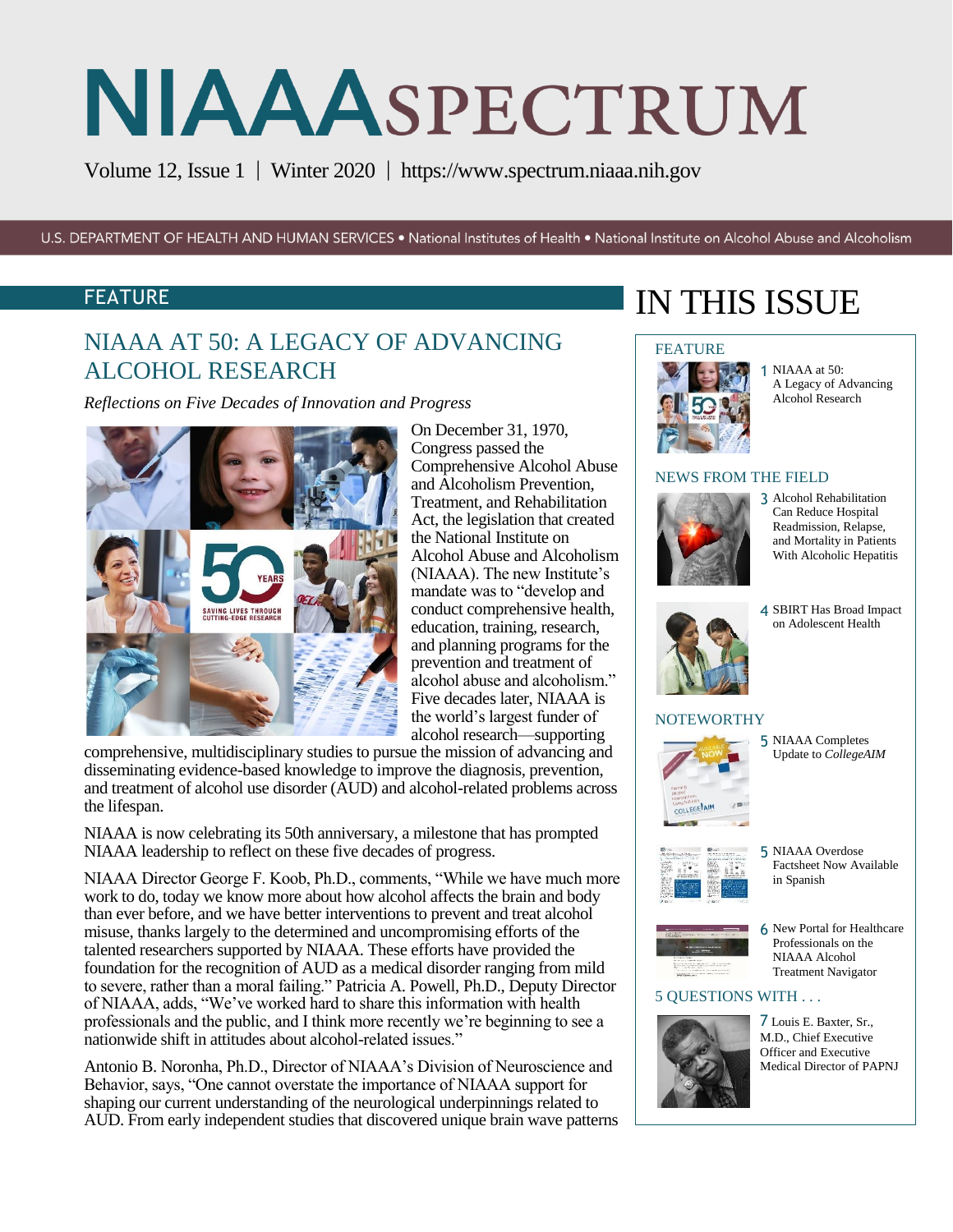and neuroimaging patterns found in people with a history of AUD, to today's large-scale multi-disciplinary research networks such as the Integrative Neuroscience Initiative on Alcoholism [INIA], NIAAA has been the engine driving new discoveries about alcohol's impact on the brain across the lifespan. Researchers continue to push the boundaries of alcohol regarding tolerance, pain modulation, sleep-related problems, and many other fields of neuroscience exploration."

George Kunos, M.D., Ph.D., Director of NIAAA's Division of Intramural Clinical and Biological Research (DICBR), states, "At the time that NIAAA was established, little was known about how alcohol alters brain function. With NIAAA support, researchers have discovered how specific neuronal proteins are altered by acute and chronic alcohol exposure, and how these effects influence brain function and behavior." DICBR's Deputy Director, David Lovinger, Ph.D., notes, "Since NIAAA's establishment, a variety of preclinical and clinical methods for measuring alcohol consumption and assessing intoxication, tolerance, dependence, and withdrawal have been developed." Indeed, the work of NIAAA-supported intramural and extramural researchers has shed light on the cellular and molecular mechanisms that underlie the effects of alcohol on the brain and liver, paving the way for the development of novel pharmacotherapies for the treatment of AUD and alcohol-associated liver disease (ALD).

Kathy Jung, Ph.D., Director of NIAAA's Division of Metabolism and Health Effects, comments: "From its earliest years, NIAAA has championed pivotal studies on fetal alcohol spectrum disorders [FASD]. This includes groundbreaking research focused on alcohol as a teratogen, and innovative neuroimaging and neurobehavioral research in humans revealing that brain regions involved in learning, memory, attention, decision-making, emotional control, and motor skills appear to be most sensitive to prenatal alcohol exposure. Furthermore, NIAAA-supported research has advanced our understanding of FASD prevalence and the development of effective learning and behavioral interventions to help people with FASD.

"In addition, over the past decades NIAAA-supported investigators have contributed significantly to an enhanced understanding of how alcohol contributes to tissue injury throughout the body as well as co-occurring health conditions such as HIV infection.

"More recently, NIAAA broke new ground in the area of alcohol biosensors through the Wearable Alcohol Biosensor Challenge, raising renewed interest and new possibilities based on modern technologies."

Ralph Hingson, Sc.D., Director of the Division of Epidemiology and Prevention Research, reflects, "Since the founding of NIAAA, several areas of alcohol prevention have shown substantial progress. This includes NIAAAsupported research demonstrating the effectiveness of the minimum legal drinking age of 21, a key public health strategy.

"Historically, NIAAA has paid special attention to preventing and reducing underage drinking and alcohol misuse among college students, contributing to a steady decline in underage drinking over the past two decades. Also, NIAAA-funded investigators demonstrated that the younger the age that people begin to drink, the greater the likelihood they will develop AUD. NIAAA also convened a task force of college presidents and researchers in the late 1990s, culminating in a landmark report on the magnitude of college drinking problems and evidence-based interventions to prevent them. The report gave national visibility to the need to reduce binge drinking and alcoholrelated consequences among college students. NIAAA has invested similarly in disseminating research findings about effective college alcohol interventions. A prime example is *CollegeAIM*—the *College Alcohol Intervention Matrix*, a resource to help college and university officials identify interventions to reduce student drinking and related problems."

Raye Z. Litten, Ph.D., Acting Director of NIAAA's Division of Medications Development and Division of Treatment and Recovery Research, reflects: "When NIAAA was founded, only one compound—disulfiram—was available to treat AUD, and health professionals were just beginning to make inroads in behavioral therapies. Today, thanks in large part to NIAAA's investment in treatment research, patients with AUD have access to two additional medications approved by the Food and Drug Administration [FDA]—acamprosate and oral and long-term injectable naltrexone and many other promising compounds are under investigation. In addition, a menu of behavioral therapies, such as cognitive behavioral therapy, motivational enhancement therapy, 12-step facilitation therapy, brief intervention, and couples therapy, have demonstrated efficacy in clinical studies.

"NIAAA also has demonstrated a longstanding commitment to disseminating science-based research information, tools, and resources for clinicians, patients, and families, including web-based tools such as the NIAAA Alcohol Treatment Navigator. These and other programs are milestones of NIAAA's distinguished record of pursuing strategies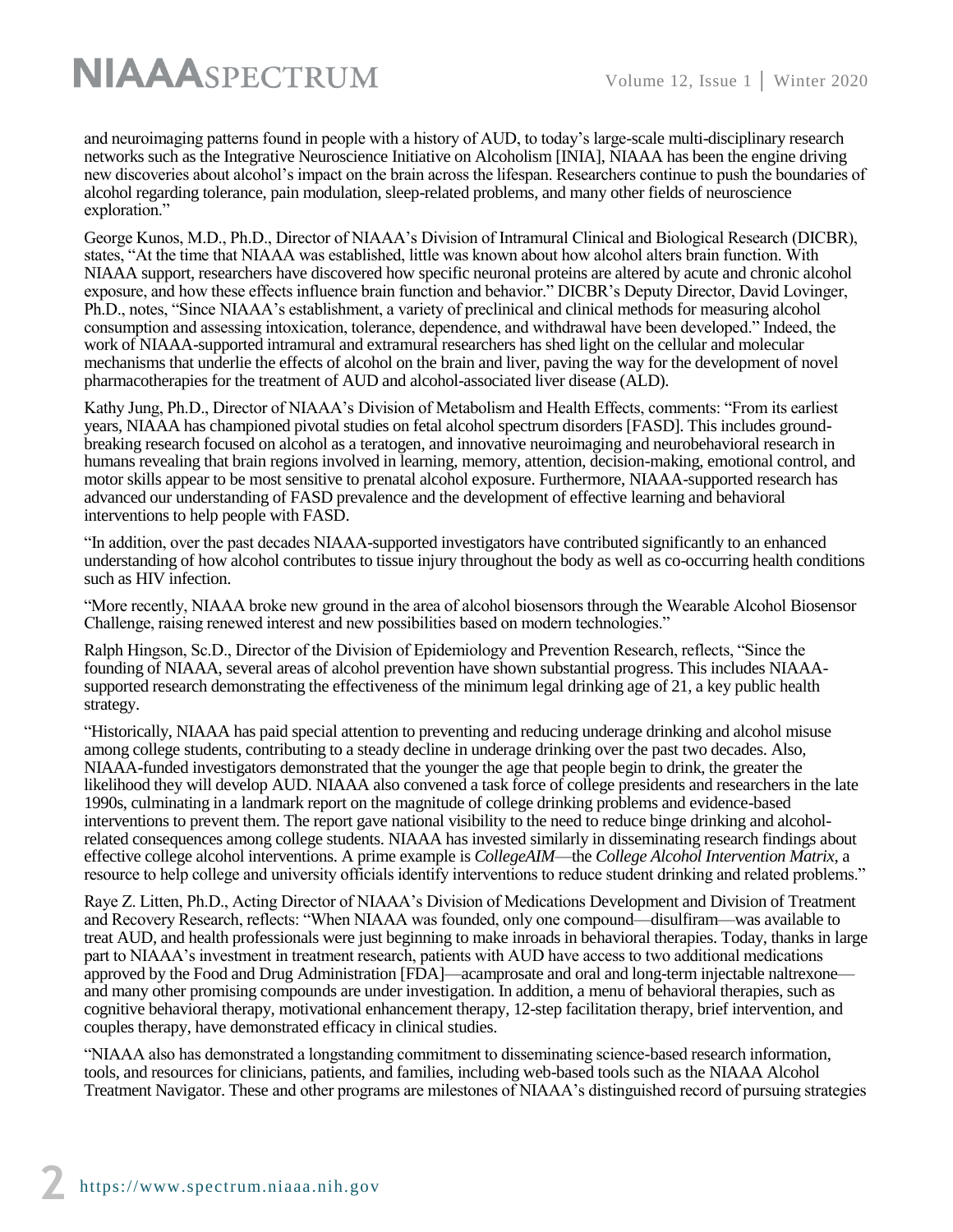to make evidence-based behavioral therapies and medications more accessible by integrating them into mainstream medicine."

As NIAAA reflects on 50 successful years of alcohol research, the Institute is poised to build on the progress that has been made to gain greater insights for the future. In the coming year, visit the NIAAA website (see [https://www.niaaa.nih.gov/about-niaaa/50th-anniversary\)](https://www.niaaa.nih.gov/about-niaaa/50th-anniversary) and follow NIAAA on Twitter [\(https://twitter.com/niaaanews\)](https://twitter.com/niaaanews) and Instagram [\(https://instagram.com/niaaanews\)](https://instagram.com/niaaanews) for more updates about NIAAA's milestones and the continued commitment to advance the field of alcohol research. For our resources mentioned in this article and more, visit the NIAAA Alcohol Treatment Navigator [\(https://alcoholtreatment.niaaa.nih.gov\)](https://alcoholtreatment.niaaa.nih.gov/), *CollegeAIM* [\(https://www.collegedrinkingprevention.gov/collegeaim\)](https://www.collegedrinkingprevention.gov/collegeaim), and Rethinking Drinking (https://www.rethinkingdrinking.niaaa.nih.gov).

#### NEWS FROM THE FIELD



# ALCOHOL REHABILITATION CAN REDUCE HOSPITAL READMISSION, RELAPSE, AND MORTALITY IN PATIENTS WITH ALCOHOLIC HEPATITIS

Early alcohol rehabilitation can reduce the risk of hospital readmission, alcohol relapse, and mortality among patients hospitalized for alcoholic hepatitis (AH), according to a recent NIAAA-supported study. AH is a potentially life-threatening alcohol-associated liver disease; many patients who are hospitalized with severe cases of AH die within weeks of diagnosis. For hospitalized patients who survive an episode of AH, abstinence and the prevention of alcohol relapse are crucial to their long-term survival. A large body of research has demonstrated the effectiveness of alcohol treatment in promoting abstinence. Alcohol treatment integrated with AH treatment has the potential to improve health outcomes and contribute to long-term survival.

In the current study, researchers examined data from two groups of patients (one for testing the hypothesis; the other for validation) hospitalized for AH. The first cohort consisted of 135 AH patients hospitalized at the Mayo Clinic from 1999 to 2016 ("test cohort"). The second cohort consisted of 159 hospitalized AH patients who participated in NIAAA's Translational Research and Evolving Alcoholic Hepatitis Treatment (TREAT) multi-site research consortium from 2013 to 2017 ("validation cohort"). A major goal of the study was to determine the rates of 30-day hospital readmission, 30-day alcohol relapse, and mortality after hospital discharge for AH and whether early alcohol rehabilitation programs after discharge could improve these outcomes.

Alcohol rehabilitation consisted of residential or outpatient treatment and/or mutual support groups. After hospital discharge, only 16–20 percent of patients from the cohorts participated in early alcohol rehabilitation.

The researchers found that the rate of 30-day hospital readmission among AH patients who received alcohol rehabilitation shortly after hospital discharge was significantly lower than those who did not receive rehabilitation (11.0 percent vs. 35.2 percent, respectively, in the test cohort and 21.1 percent vs. 45.0 percent, respectively, in the validation cohort). Even more striking were the differences in the rates of alcohol relapse in the 30 days after hospital discharge among AH patients who received alcohol rehabilitation compared to those who did not (7.4 percent vs. 44.4 percent, respectively, in the test cohort and 5.3 percent vs. 45.9 percent, respectively, in the validation cohort). Participating in alcohol rehabilitation was also associated with an 80 percent lower risk of long-term mortality.

The authors conclude that these findings strongly suggest that all patients hospitalized for AH should be evaluated by addiction specialists and referred to treatment, thus providing further support for the integration of addiction medicine in hepatology practice.

#### Reference:

Peeraphatdit, T.B.; Kamath, P.S.; Karpyak, V.M.; Davis, B.; Desai, V.; Liangpunsakul, S.; Sanyal, A.; Chalasani, N.; Shah, V.H.; and Simonetto, D.A. Alcohol rehabilitation within 30 days of hospital discharge is associated with reduced readmission, relapse, and death in patients with alcoholic hepatitis. *Clinical Gastroenterology and Hepatology*. In press. PMID: 31042580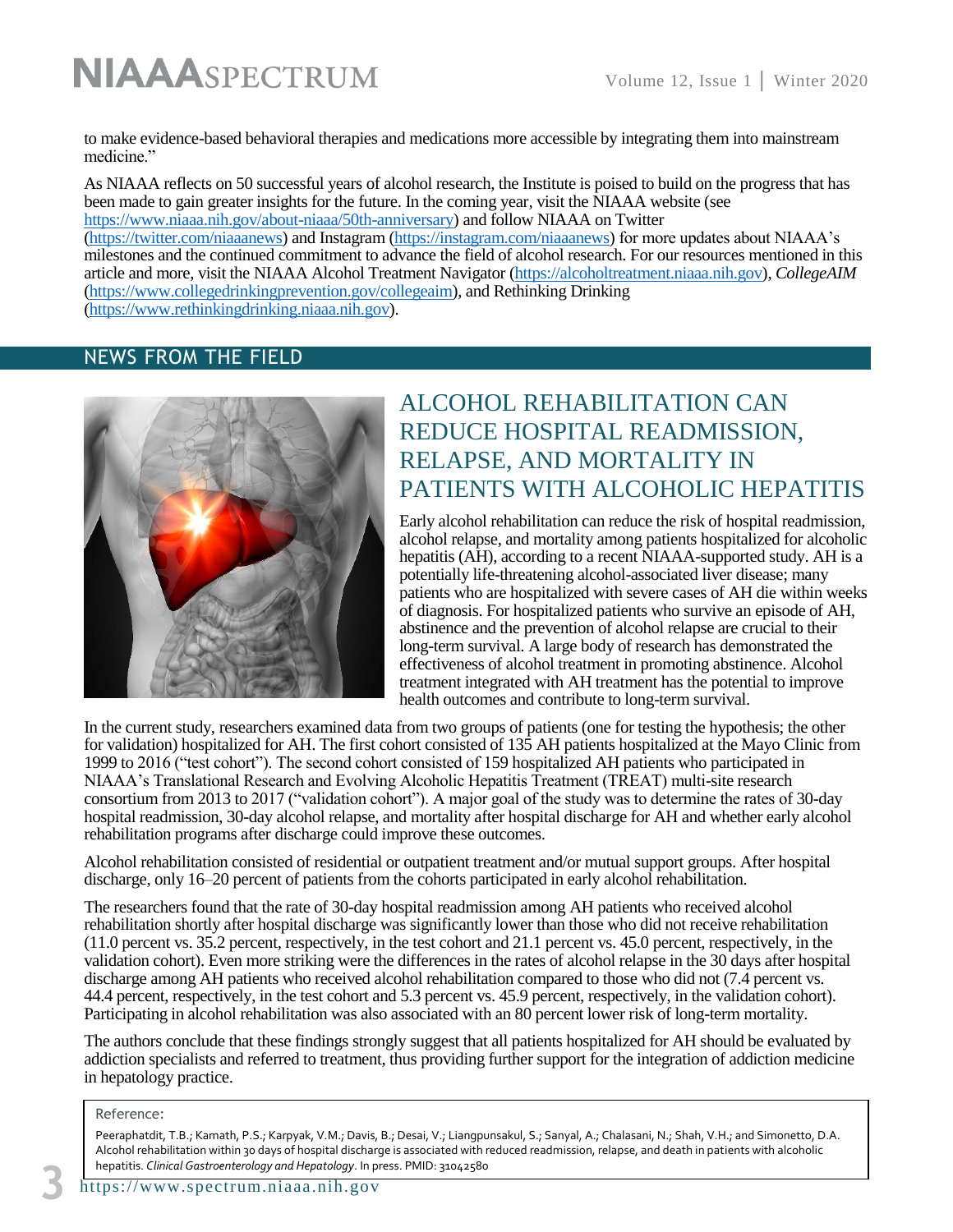### NEWS FROM THE FIELD

# SBIRT HAS BROAD IMPACT ON ADOLESCENT HEALTH



Over the last two decades, numerous research studies have firmly established the effectiveness of screening, brief intervention, and referral to treatment (SBIRT) in pediatric practices for alcohol and other substances in reducing underage drinking and its harmful consequences.

More recently, investigators have hypothesized that SBIRT might have broader effects on adolescent health. Alcohol and other substance problems among young people often co-occur with medical conditions and mental health problems, such as depression and anxiety. These conditions and problems are in turn associated with increased healthcare use, including costly emergency department and inpatient care.

To explore the possibility that SBIRT could impact those related problems and healthcare issues, NIAAA-supported scientists led by Stacy Sterling, Dr.P.H., of the Division of Research, Kaiser Permanente Northern California, examined the effects of SBIRT on subsequent healthcare use and comorbid health conditions among adolescents ages 12 to 18. Their study sample of nearly 2,000 young people was drawn from participants in a randomized clinical trial of two different ways of delivering SBIRT in pediatric primary care: (1) by a pediatrician or (2) by a behavioral clinician working with a pediatrician. Adolescents who received SBIRT were compared with a control group that received usual care by pediatricians who had access to screening tools but no formal SBIRT training.

As they reported in the journal *Pediatrics*, the researchers found that adolescents who received SBIRT had lower use of psychiatry services at both 1 and 3 years later and lower overall outpatient use at 3 years after receiving SBIRT. The authors write that those lower use rates are particularly notable because they serve as important proxy indicators of health and well-being.

The researchers also found that adolescents who received SBIRT were less likely to have a mental health or medical diagnosis at 1 year and less likely to have a substance use diagnosis at 3 years. The findings, they conclude, "suggest that offering SBIRT in pediatric primary care may have an enduring impact on both health and healthcare use during this critical developmental period. Future research is needed on the effects of SBIRT for adolescents on these important outcomes."

#### Reference:

Sterling, S.; Kline-Simon, A.H.; Jones, A.; Hartman, L.; Saba, K.; Weisner, C.; and Parthasarathy, S. Health care use over 3 years after adolescent SBIRT. *Pediatrics* 143(5):e20182803, 2019. PMID: 31018988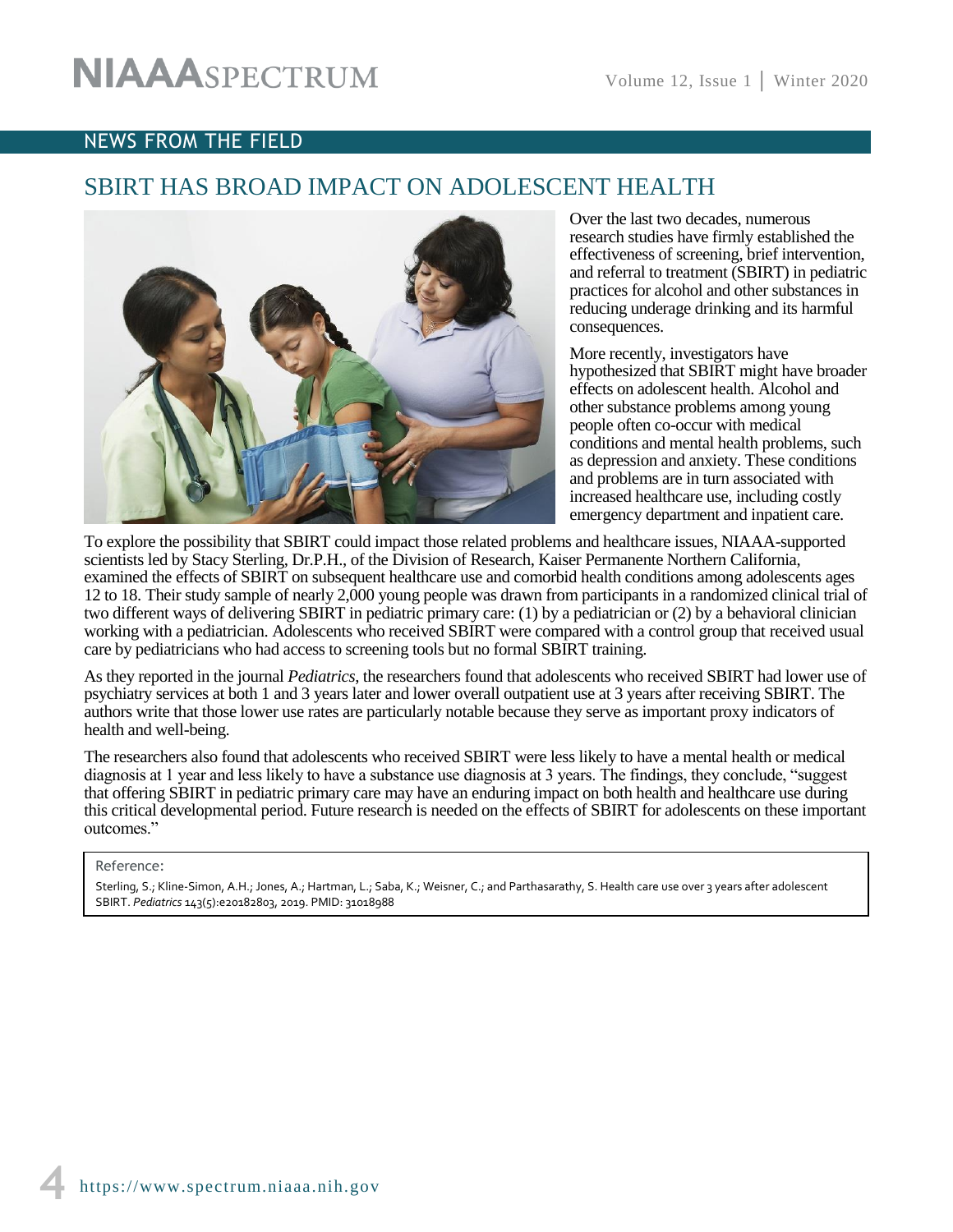## **NOTEWORTHY**



# NIAAA COMPLETES UPDATE TO *CollegeAIM*

After extensive review, NIAAA has released a revised version of *CollegeAIM* the *College Alcohol Intervention Matrix*—its comprehensive resource to help colleges and universities address harmful and underage drinking among their students.

Developed with input from leading college alcohol researchers, along with college student life and alcohol and other drug (AOD) program staff, the *CollegeAIM* guide and website were created to help college personnel use research-based information to choose wisely among the many potential interventions.

Its centerpiece is a comprehensive and easy-to-use, matrix-based booklet and website that help guide college staff to effective, evidence-based strategies. *CollegeAIM* can help schools choose interventions wisely—boosting their chances for success in addressing harmful and underage student drinking, thereby improving the health and safety of their students.

*CollegeAIM* is unique in the breadth of research covered by its analysis and was designed to be updated periodically to capture recent research findings in peer-reviewed journals and to ensure that recommendations are revised accordingly.

Information in the original *CollegeAIM* was grounded in evidence-based research on college alcohol interventions published through 2012. The revised *CollegeAIM* was updated to include new research findings through 2017. These studies were evaluated by a team of research experts, and 7 interventions were added to the nearly 60 strategies already included. These newly added interventions include online alcohol education programs, computer-based personalized feedback, skills training, the enactment of fake ID laws, and the establishment of minimum pricing. Five interventions received updated ratings—for effectiveness and amount of evidence—based on the new research findings.

*CollegeAIM* is available at [https://www.collegedrinkingprevention.gov/collegeaim.](https://www.collegedrinkingprevention.gov/collegeaim)

## **NOTEWORTHY**

# NIAAA OVERDOSE FACTSHEET NOW AVAILABLE IN SPANISH



NIAAA recently released *Entender los riesgos de sobredosis de alcohol* [\(https://www.niaaa.nih.gov/](https://www.niaaa.nih.gov/publications/brochures-and-fact-sheets/entender-los-riesgos-de-sobredosis-de-alcohol)  [publications/brochures-and-fact-sheets/entender-los](https://www.niaaa.nih.gov/publications/brochures-and-fact-sheets/entender-los-riesgos-de-sobredosis-de-alcohol)[riesgos-de-sobredosis-de-alcohol\)](https://www.niaaa.nih.gov/publications/brochures-and-fact-sheets/entender-los-riesgos-de-sobredosis-de-alcohol), a Spanish-language version of *[Understanding the Dangers of Alcohol](https://www.niaaa.nih.gov/publications/brochures-and-fact-sheets/understanding-dangers-of-alcohol-overdose)  [Overdose](https://www.niaaa.nih.gov/publications/brochures-and-fact-sheets/understanding-dangers-of-alcohol-overdose)* [\(https://www.niaaa.nih.gov/publications/](https://www.niaaa.nih.gov/publications/brochures-and-fact-sheets/understanding-dangers-of-alcohol-overdose)  [brochures-and-fact-sheets/understanding-dangers-of](https://www.niaaa.nih.gov/publications/brochures-and-fact-sheets/understanding-dangers-of-alcohol-overdose)[alcohol-overdose\)](https://www.niaaa.nih.gov/publications/brochures-and-fact-sheets/understanding-dangers-of-alcohol-overdose). This is the first in a planned series of translations of NIAAA's factsheets.

You can view and download additional NIAAA materials in Spanish at [https://www.niaaa.nih.gov/](https://www.niaaa.nih.gov/publicaciones-en-español)  [publicaciones-en-español.](https://www.niaaa.nih.gov/publicaciones-en-español)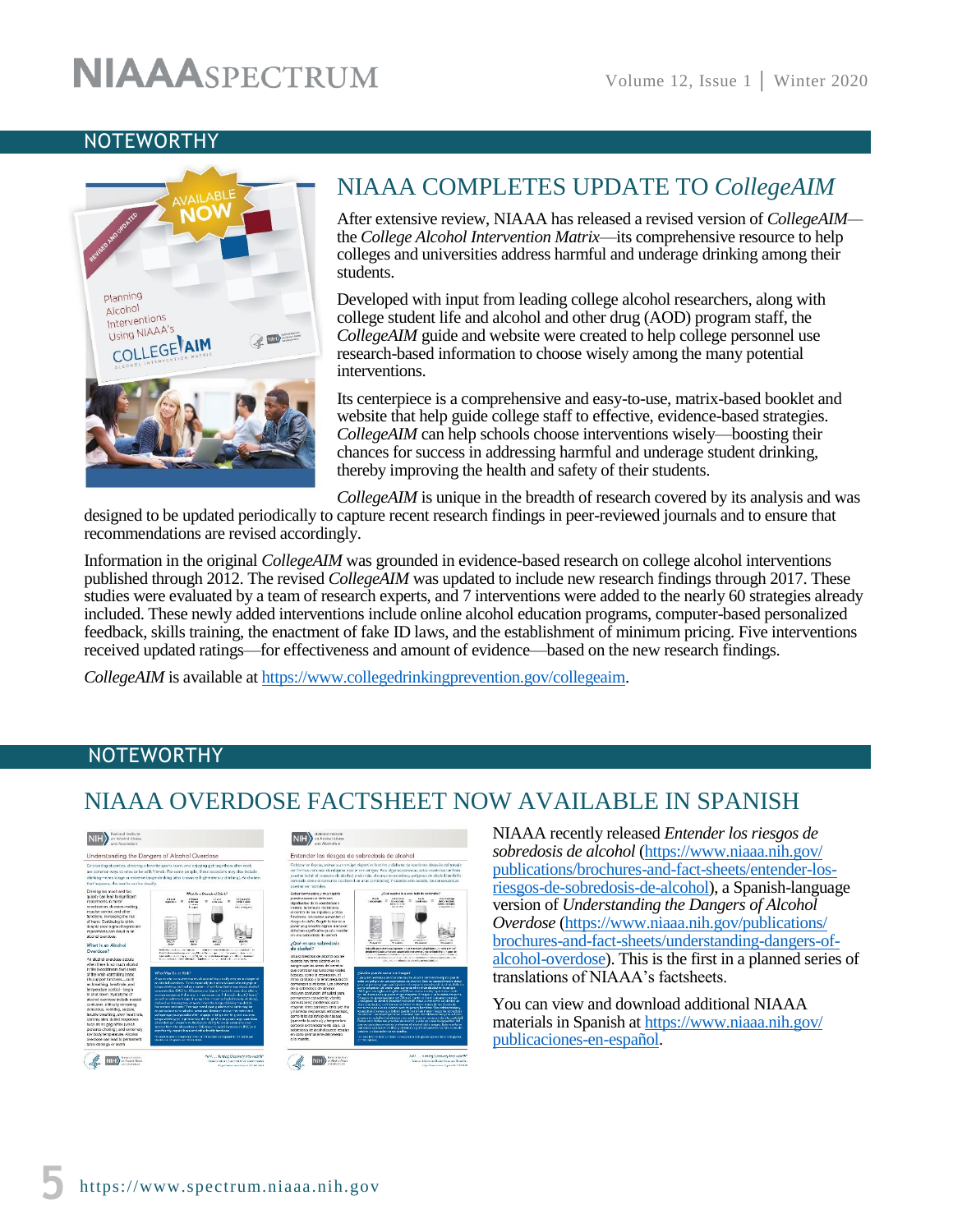# **NOTEWORTHY**



# NEW PORTAL FOR HEALTHCARE PROFESSIONALS ON THE NIAAA ALCOHOL TREATMENT NAVIGATOR

A new portal for healthcare professionals [\(https://alcoholtreatment.niaaa.nih.gov/healthcare-professionals\)](https://alcoholtreatment.niaaa.nih.gov/healthcare-professionals) to "Make Better Referrals with the NIAAA Alcohol Treatment Navigator" is now live. This portal was designed with input from primary care practitioners and will help clinicians build or expand their referral lists to include providers offering up-todate, science-based alcohol use disorder treatments that meet the varied needs of their patients. It also provides tips for sharing the Navigator directly with patients or their loved ones who wish to search on their own. The portal offers:

- A brief video introduction to the Navigator
- A Navigator user guide for healthcare professionals
- A fillable referral sheet form framed by types of providers
- Clinical guides
- Patient handouts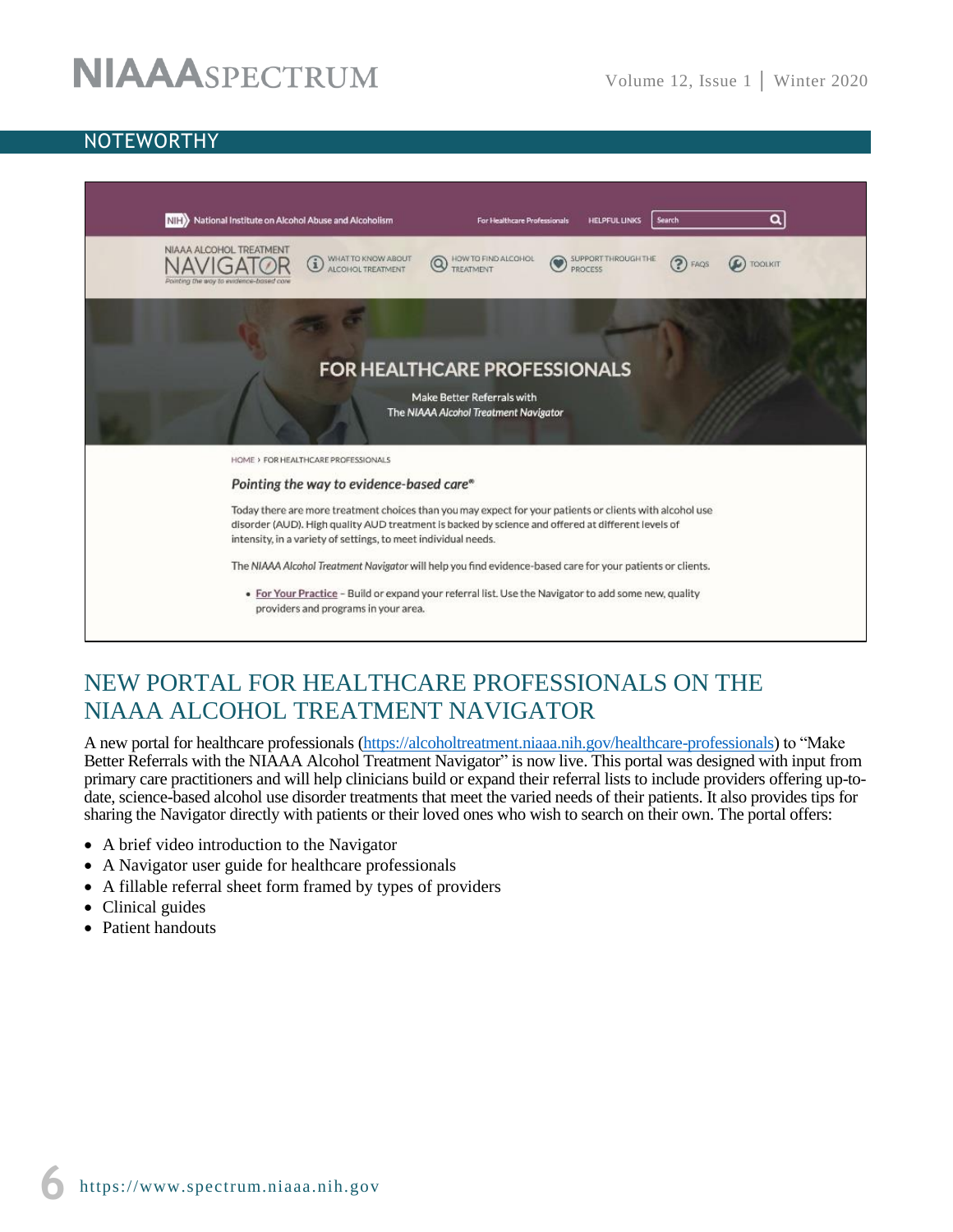## 5 QUESTIONS WITH. . .

# LOUIS E. BAXTER, SR., M.D.

*Chief Executive Officer and Executive Medical Director of the Professional Assistance Program of New Jersey, Inc. (PAPNJ)* 



#### You are the founder, CEO, and Executive Medical Director of the Professional Assistance Program of New Jersey, Inc. Would you please give us a brief description of your organization's work and how alcohol treatment is part of it? 1

The mission of the PAPNJ is to provide services to protect the safety and welfare of the citizens of New Jersey through education, identification, evaluation, treatment planning, and advocacy for licensed healthcare and other professionals in recovery from impairing medical conditions and illnesses. According to our estimates, there may be more than 20,000 impaired healthcare professionals in the state. The PAPNJ is the solely approved program in the state of New Jersey to manage physician and other healthcare professional impairment. The PAPNJ manages all manners of impairment, including drug, alcohol, psychiatric, and behavioral conditions. Alcohol use is involved in more than 70 percent of all our cases.

#### Over the course of your long career, you've seen many scientific advances in the alcohol research field. What developments in diagnosis and treatment of alcohol use disorder [AUD] do you find most significant? 2

I have been involved in drug and alcohol treatment for more than 30 years, and over that time there have been significant changes and developments in the diagnosis, treatment, and monitoring of AUD. Thanks to the efforts of NIAAA and other governmental research efforts, AUD has been proven to be a chronic medical brain disease that is influenced by genetic and environmental factors. The aforementioned has resulted in more accurate diagnosis and development of medications to assist in the treatment of AUD.

The finding that AUD is a chronic medical disease has led to the chronic medical model of treatment for AUD and co-occurring conditions. Specifically, we now understand that successful treatment and outcomes depend upon longterm rather than short-term management and that interventions are required. Recovery from AUD is a lifetime endeavor. The development of three FDA- [U.S. Food and Drug Administration] approved medications, i.e., disulfiram, naltrexone, and acamprosate, has allowed for individuals to obtain and maintain abstinence. Together, medications as well as behavioral therapies have significantly improved the outcomes of success for a large number of patients who are appropriately diagnosed, treated, and monitored.

#### February is Black History Month—what are your thoughts about improving alcohol-related health outcomes among African-American communities? 3

There is a tremendous opportunity to improve diagnosis and treatment outcomes for AUD among African Americans. This largely depends on enhanced education and application of evidence-based diagnostic and treatment approaches for this group of patients. Both patients and health practitioners need to be the targets of alcohol education.

Currently, the lack of alcohol education among patients and practitioners has led to this documented disparity of care and successful outcomes among African Americans and other minorities.